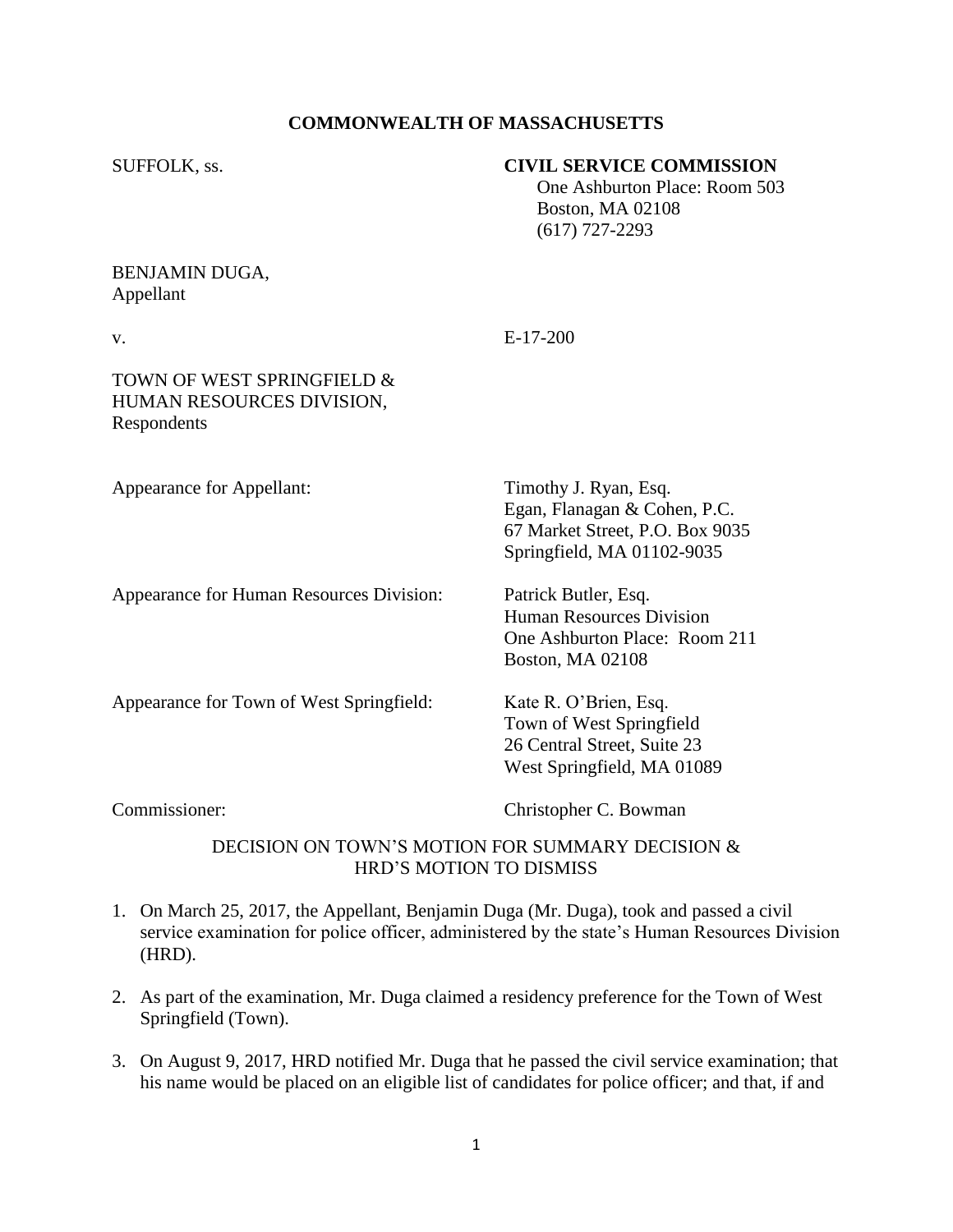when his name is reached for consideration for appointment, he will receive a vacancy notice via email.

- 4. Important to this appeal, the August 9, 2017 correspondence from HRD stated in part, " … Please be sure to check your inbox, spam folder, and junk folder regularly for emailed notices from our office."
- 5. On August 31, 2017, HRD established an eligible list of candidates for police officer for the Town of West Springfield.
- 6. On September 18, 2017, HRD, at the request of the Town, sent the Town Certification No. 04946 from which the Town could appoint 9 of the first 19 willing to accept appointment. Mr. Duga's name appeared tied for  $10<sup>th</sup>$  on the Certification.
- 7. Also on September 18, 2017, HRD sent emails to all those candidates whose names appeared on Certification No. 04946, including Mr. Duga.
- 8. The September 18, 2017 HRD email stated in relevant part that, if you desired to be considered, you must report to the Town's Human Resources Office " … on or before 09/25/2017."
- 9. According to Mr. Duga, the email did not appear in his email "inbox". Rather, it appeared in his email "spam" folder.
- 10. Again, according to Mr. Duga, he did not check his email spam folder until October 3, 2017.
- 11. Upon inquiring with the Town that same day, he was ultimately told that, since he had missed the deadline of September  $25<sup>th</sup>$ , he could not be considered for appointment.
- 12. The Town was then in the process of vetting other candidates from Certification No. 04946, all of whom, according to the Town, signed the Certification on or before 9/25/17, including candidates ranked below Mr. Duga.
- 13. On October 5, 2017, Mr. Duga filed the instant appeal with the Commission.
- 14. On October 24, 2017, I held a pre-hearing conference at the offices of the Commission, with Mr. Duga, his counsel, and counsel for the Town participating via conference call and counsel for HRD appearing in person.
- 15. At the pre-hearing conference, counsel for HRD and the Town argued that Mr. Duga was not an aggrieved person as the harm that occurred here was not through no fault of his own as he failed to follow explicit instructions from HRD to check his spam and junk email folders. Both HRD and the Town argued, therefore, that no relief was warranted here.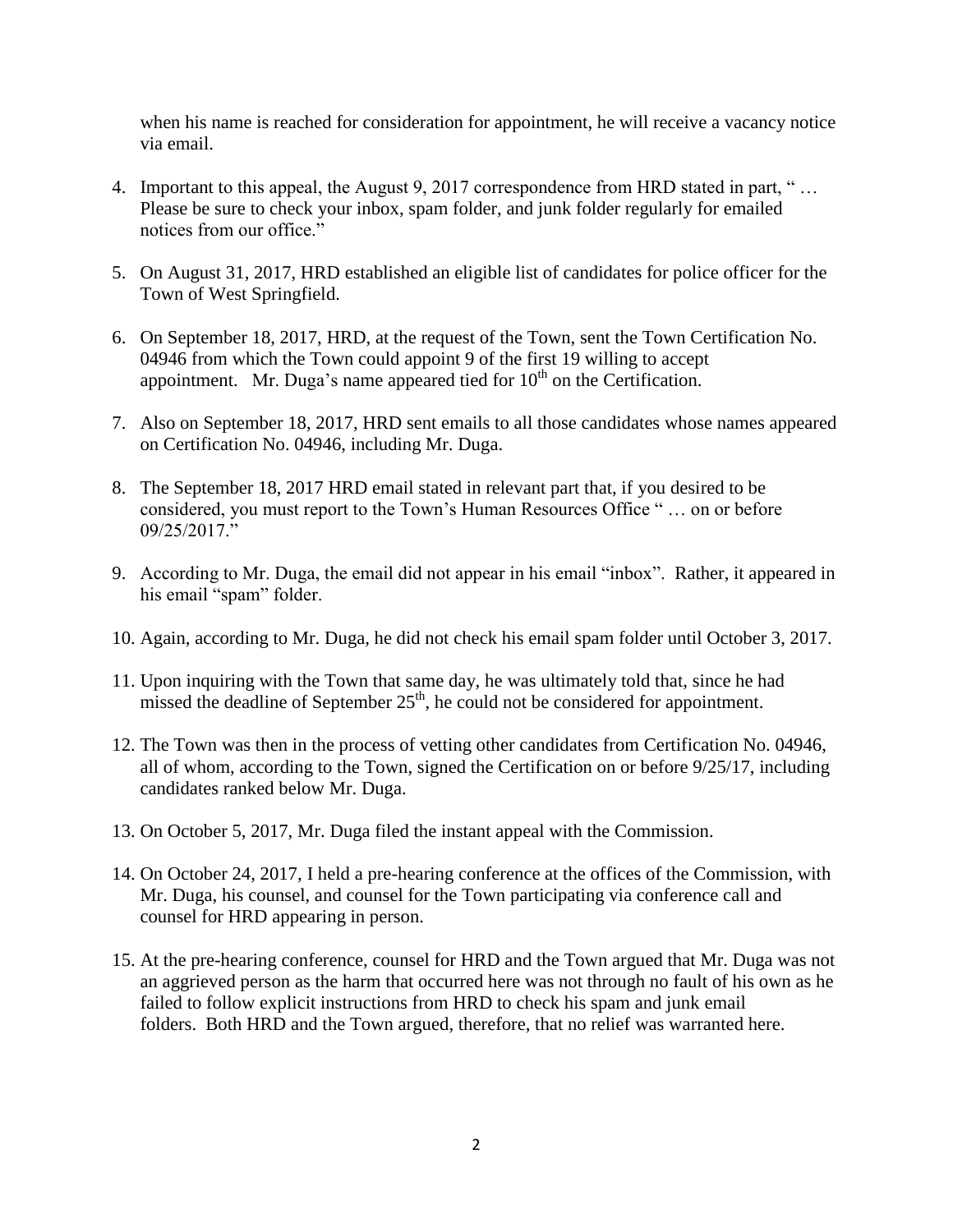- 16. Counsel for Mr. Duga argued that he is indeed aggrieved, both because the email sent by HRD arrived in Mr. Duga's spam folder and because the Town has refused to exercise its discretion to allow Mr. Duga to sign the Certification late.
- 17. Counsel for the Town argued that the Town was acting in accordance with past practice, having refused to allow other candidates in the past to sign the Certification late, and because it did not want to establish a precedent of allowing candidates to be considered after they failed to sign the Certification before the deadline. Further, counsel for the Town argued that it would be prejudicial to the other candidates on Certification No. 04946 who signed the Certification on or before 9/25/17 and were then being considered for appointment to one of the nine (9) available vacancies.
- 18. I suggested that the parties consider a non-precedent setting resolution in which Mr. Duga's name would be placed at the top of the next Certification for appointment as a police officer in the Town to ensure that he receive consideration, but that there be no retroactive civil service seniority date, if and when Mr. Duga was appointed.
- 19. Counsel for Mr. Duga objected to the proposed resolution, arguing that Mr. Duga should be entitled to a retroactive civil service seniority date if appointed.
- 20. Subsequent to the pre-hearing, counsel for the Town informed the Commission that the Town was not amenable to the proposed resolution, even without the retroactive civil service seniority date.
- 21. HRD filed a Motion to Dismiss the Appellant's appeal and the Town filed a Motion for Summary Decision. The Appellant filed an opposition.
- 22. On February 14, 2018, I held a motion hearing at the Springfield State Building in Springfield, MA, which was attended by counsel for the Town, counsel for HRD, counsel for the Appellant and the Appellant. I heard oral argument from all parties and reviewed their submissions and the entire record regarding this appeal.

#### *Analysis*

 I am not unsympathetic to Mr. Duga's plight. It is safe to assume that most individuals, myself included, do not check "spam" or "junk" email folders on a daily basis. Here, however, Mr. Duga was put on notice on *August 19, 2017* that: a) his name had been placed on an eligible list of candidates for police officer; and b) he should check his email account, including his "spam" and "junk" email folders regularly for communication from HRD.

 Given the importance of that potential communication, including notifications regarding police officer vacancies, it is not unreasonable to expect that Mr. Duga should have been checking his email account, including spam and junk folders, on a regular (i.e. – daily or at least weekly) basis in September 2017. The undisputed facts show that Mr. Duga was not. He let a period of over two (2) weeks go by where, despite explicit instructions from HRD, he failed to check his spam and junk folders. Unfortunately for Mr. Duga, it was during this approximately